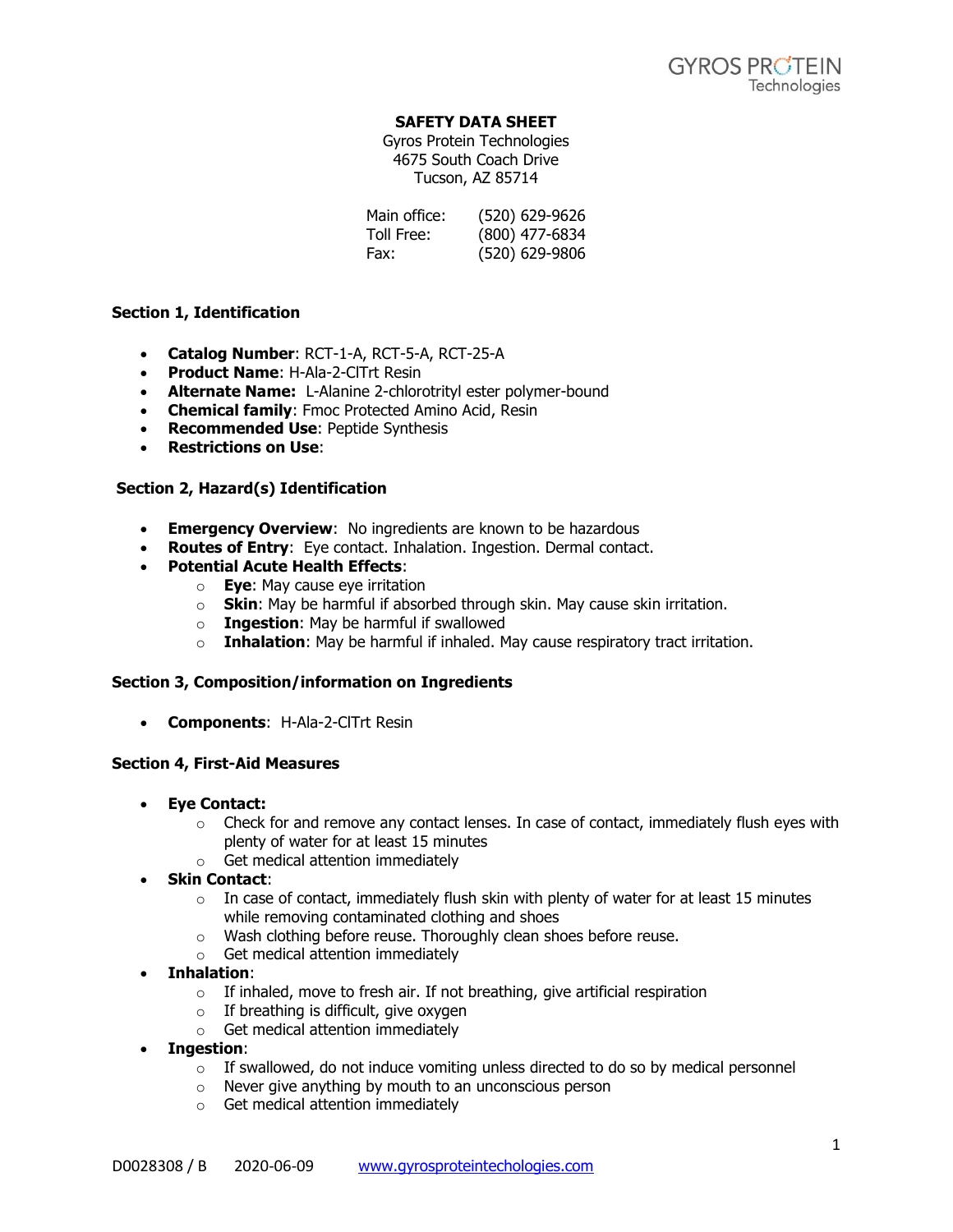### **Section 5, Fire-Fighting Measures**

### • **Suitable Extinguishing Media**:

- o Water spray
- o Dry Chemical
- o Alcohol-resistant foam
- o Carbon dioxide
- **Special Protection Equipment for Firefighters**:
	- o Compressed air/oxygen apparatus

#### **Section 6, Accidental release measures**

- **Person-related precautionary measures**: Avoid substance contact. Avoid formation/inhalation of dusts. Avoid breathing vapors, mist or gas
- **Environmental protection measures**: Do not allow to enter drains.
- **Procedures for cleaning/absorption**: Sweep up and shovel. Keep in suitable, closed containers for disposal

### **Section 7, Handling and storage**

- **Handling**: Provide appropriate exhaust ventilation at places where dust is formed. Normal measures for preventive fire protection.
- **Storage**: Keep container in a cool, dry, well-ventilated area. Keep closed tightly. Store between  $+2$  to  $+8$ <sup>o</sup>C

#### **Section 8, Exposure Controls/Personal Protection**

- **Personal Protection:**
	- **Eye protection**: Use equipment for eye protection tested and approved under appropriate government standards such as NIOSH (US) or EN 166(EU).
	- **Hand protection**: Handle with gloves. Gloves must be inspected prior to use. Use proper glove removal technique (without touching glove's outer surface) to avoid skin contact with this product. Dispose of contaminated gloves after use in accordance with applicable laws and good laboratory practices. Wash and dry hands.
	- **Respiratory protection**: Required when dusts are generated. Filter P 2 (acc. To DIN 3181) for solid and liquid particles of harmful substances.
	- **Skin and body protection**: Choose body protection in relation to its type, to the concentration and amount of dangerous substances, and to the specific work-place., The type of protective equipment must be selected according to the concentration and amount of the dangerous substance at the specific workplace.

#### **Section 9, Physical and Chemical Properties**

- **Physical Appearance**: Crystalline solid, brown
- **Odor**: NA

- **Boiling Point**: NA
- **Melting Point**: NA
- **Vapor Pressure (mmHg/70°F):** NA
- **Vapor Density (Air = 1):** NA
- **Specific Gravity:** NA
- **Solubility**: NA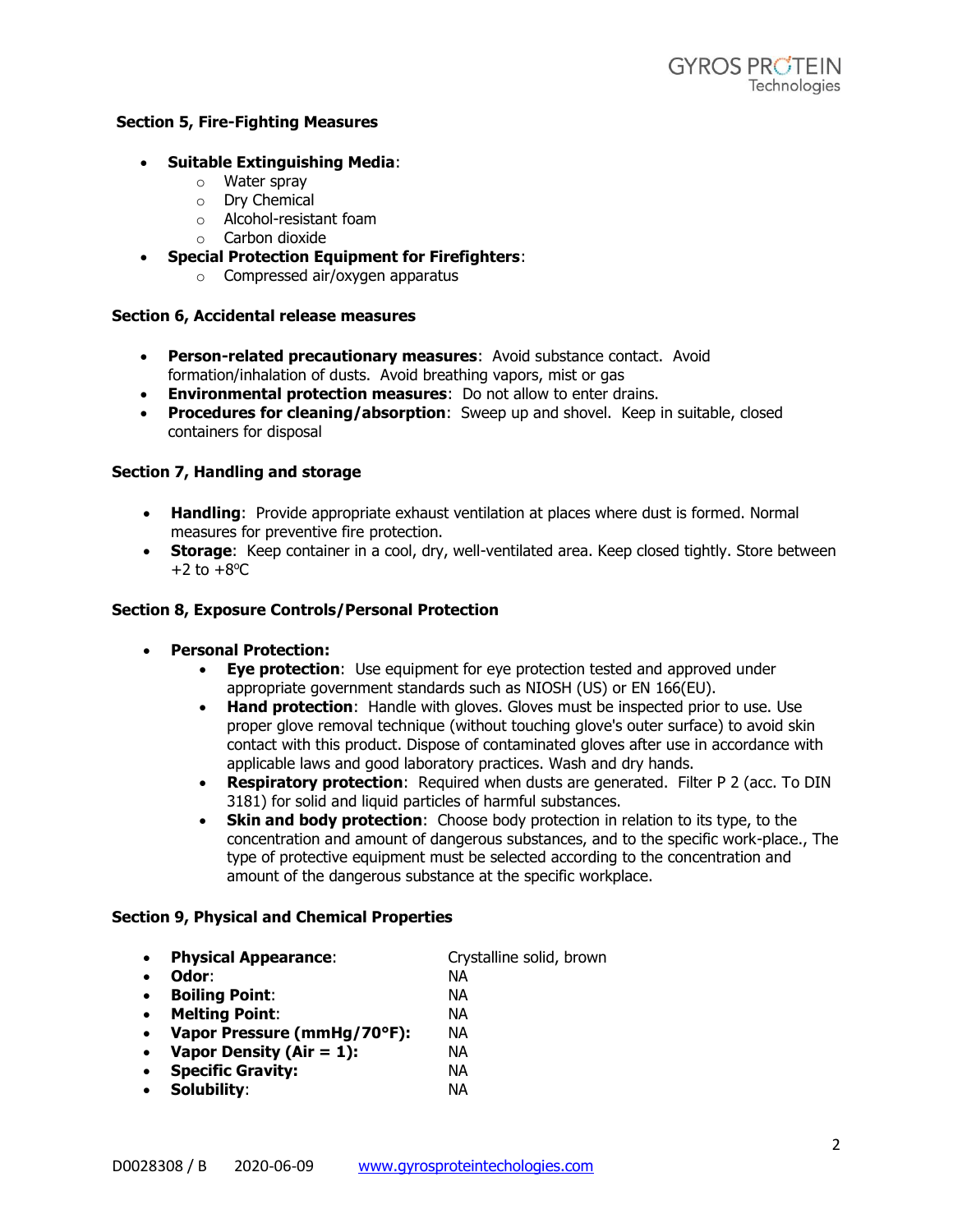## **Section 10, Stability and Reactivity**

- **Stability**: Stable under recommended storage conditions.
- **Reactivity/Hazardous Decomposition Products**:
	- $\circ$  Hazardous decomposition products formed under fire conditions. Carbon oxides
		- $\circ$  Other decomposition products no data available.
- **Conditions/Materials to Avoid**: Strong oxidizing agents

## **Section 11, Toxicological information**

- **Acute Toxicity**:
	- o LD50 Oral Rat: NA
	- o LC50 Inhalation Rat: NA
- **Chronic Toxicity**:
	- o Carcinogenicity (TLV): NA
	- o IARC Classification: NA
- **Routes of Exposure**: Ingestion, inhalation, eyes and skin.

## **Section 12, Ecological information\***

### **Section 13, Disposal considerations\***

- **EPA Waste Number**: N/A
- **Treatment**: Material does not have an EPA Waste Number and is not a listed waste, however consultation with a permitted waste disposal site (TSD) should be accomplished. Always contact a permitted waste disposal (TSD) to assure compliance with all current local, state, and Federal Regulations.

### **Section 14, Transport information\***

- **Proper Shipping Name**: H-Ala-2-ClTrt Resin
- **Transport by Road/Rail (ADR/RID):** Not subject to transport regulations

### **Section 15, Regulatory information\***

- **OSHA Hazards**: NA
- **SARA 302 Components**: NA
- **SARA 313 Components**: H-Ala-2-ClTrt Resin is not subject to reporting levels
- **SARA 311/312 Hazards**: NA
- **California Prop. 65 Component**: This product does not contain any chemicals known to the State of California to cause cancer, birth defects, or any other reproductive harm.

# **Section 16, Other Information**

The information accumulated herein is believed to be accurate but is not warranted to be whether origination with the company or not. Recipients are advised to confirm in advance of need that the information is current, applicable, and suitable to their circumstances. This MSDS has been prepared by Gyros Protein Technologies.